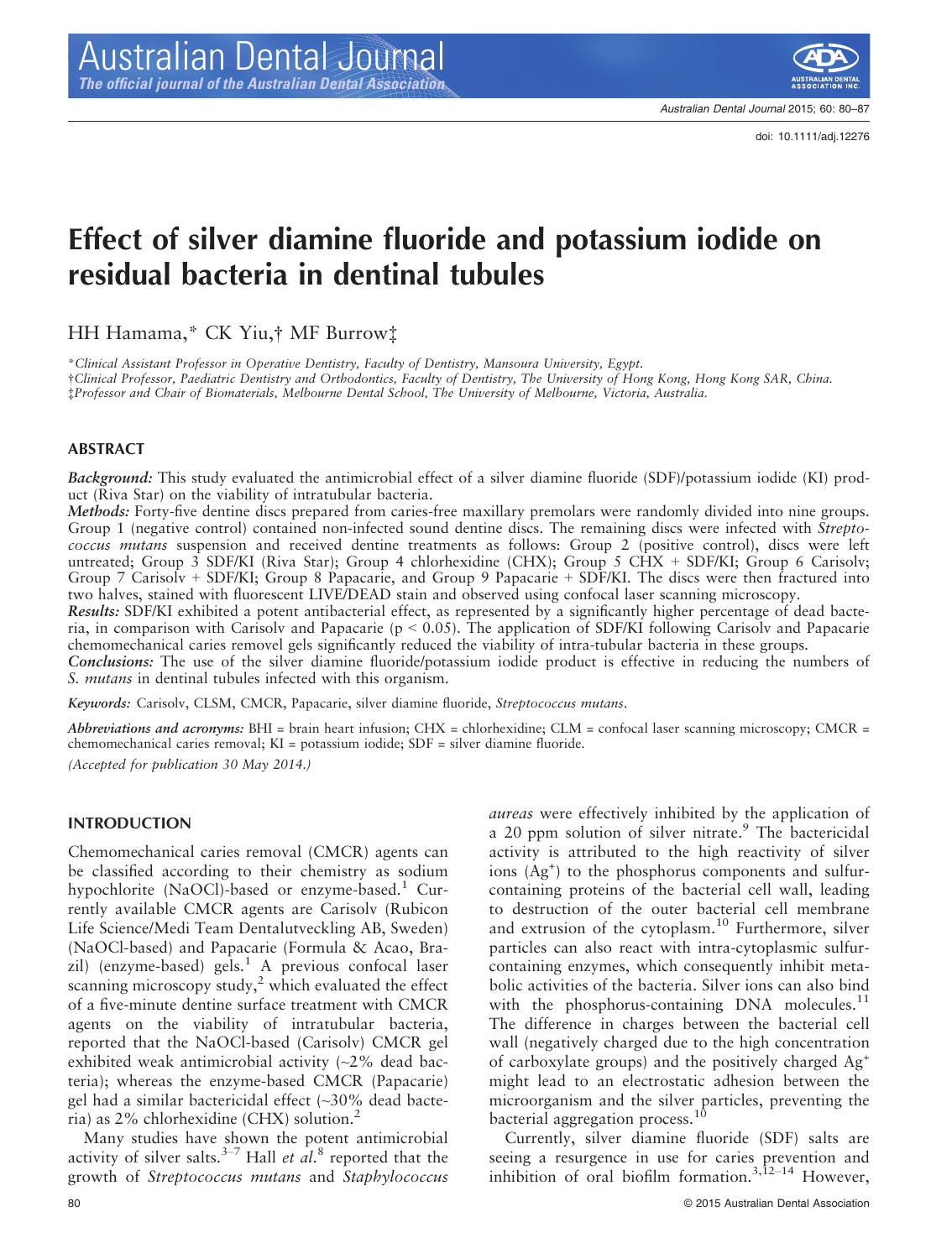the topical application of SDF caused a staining of organic material as found in pellicle and active caries, due to the reaction of free silver ions with organic material.<sup>9,15</sup> In 2005, Knight et al.<sup>9</sup> introduced a new approach to overcome this problem by applying a saturated solution of potassium iodide (KI) immediately after SDF application. The loose precipitate is then removed by the further addition of KI to minimize the possibility of subsequent staining of an overlying restoration.<sup>9</sup>

Recently, a commercial SDF/KI agent (Riva Star, SDI, Bayswater, Australia), consisting of 30–35% SDF and a saturated solution of KI, has been introduced for the treatment of hypersensitive dentine. It is also likely that the application of SDF/KI, following CMCR may have a synergistic antibacterial effect. Accordingly, the aim of this study was to evaluate the effect of SDF/KI application on the viability of the intra-tubular bacteria following five-minute surface treatment of dentine NaOCl-based (Carisolv) or enzyme-based (Papacarie) CMCR gels. Hence, the null hypothesis tested was that the viability of intratubular bacteria would not be affected by the application of the SDF/KI agent following CMCR.

## MATERIALS AND METHODS

## Dentine discs preparation

Forty-five caries-free maxillary premolars stored in 0.5% chloramine T solution at  $4^{\circ}$ C were used in this study within six months of extraction. All premolars were observed under light stereomicroscopy and teeth exhibiting cracks were excluded. The study was approved by the local Institutional Review Board (IRB ref no: UW 11-355) for the collection and use of human teeth. The preparation, infection and observation methods used in the current study followed the non-invasive protocol for comparing the antibacterial effectiveness of different disinfectants used in radicular dentine.<sup>16,17</sup> This method has recently been modified for evaluation of the antibacterial effect of CMCR agents in coronal dentine.<sup>2</sup>

Two millimetre thick dentine discs were prepared using a slow-speed water-cooled diamond saw (ISOMET, Buehler Ltd, Lake Bluff, IL, USA). The discs were cleaned with 5.25% sodium hypochlorite and 6% citric acid solutions for 4 minutes in an ultrasonic cleaner to remove the smear layer. Each disc was stabilized at the bottom of a centrifugation 50 mL tube (CentriStar, Corning Inc., MA, USA) using a resin composite material (Filtek Z250, 3M ESPE, MN, USA, Batch #N347713). The spaces between the disc and the wall of the centrifugation tube were carefully blocked out with the composite restorative material. The disc stabilization procedure was performed inside an ultraviolet (UV) cabinet (Spectroline, Model CL-150, Spectronics Corporation, NY, USA) under shortwave UV light (254 nm). The specimens were further exposed to UV light for 1 hour to kill any possible contaminating bacteria following stabilization and then hermetically sealed to prevent contamination.

#### Infection of dentine discs with Streptococcus mutans

In the current study, the coronal dentine discs were infected following the protocol by Ma *et al.*,<sup>16</sup> except that S. mutans was used instead of Enterococcus faecalis. <sup>2</sup> The S. mutans used was previously isolated from soft human caries lesions and suspended in brain heart infusion (BHI) broth (CM1136, Oxoid Ltd, Hampshire, UK). The bacterial suspension was standardized to  $[3 \times 10^6 \text{ colony}$ forming unit (CFU)/mL] using a spectrophotometer (DU 530, Life Science UV/Vis, Beckman, IN, USA). Five hundred microlitres of the bacterial suspension was added to each tube and centrifuged at 1400 g, 2000 g, 3600 g and 5600 g respectively for 5 minutes each. Each centrifugation cycle was repeated twice, with the replacement of bacterial suspension with a fresh  $500 \mu L$  of the solution at the end of each cycle. Bacterial recovery was obtained by incubating the tubes for 24 hours at  $37^{\circ}$ C prior to removal of the discs from the tubes for the following treatment and staining procedures.

## Dentine discs treatment

The infected dentine discs were randomly divided into nine groups according to the treatment regimen (five discs per group). Group 1 (negative control group) contained five non-infected sound dentine discs; Group 2 (positive control group), the discs were infected and left untreated; Group 3, SDF/KI (Riva Star), was applied on the dentine surface following the manufacturer's recommendations without any pretreatment (Table 1); Group 4 chlorhexidine (CHX), the discs were treated with 2% CHX solution for 5 minutes (Table 1); Group 5, CHX  $+$ SDF/KI, the discs were treated with 2% CHX, followed by SDF/KI; Group 6, A NaOCl-based (Carisolv) gel, the discs were treated with the NaOClbased gel for 5 minutes (Table 1); Group 7, the NaOCl-based gel + SDF/KI, the discs were treated with the NaOCl-based gel, followed by SDF/KI; Group 8, An enzyme-based gel (Papacarie), the discs were treated with enzyme-based gel for 5 minutes (Table 1); Group 9, the enzyme-based gel + SDF/KI, the discs were treated by enzyme-based gel, followed by SDF/KI. According to recent published data, the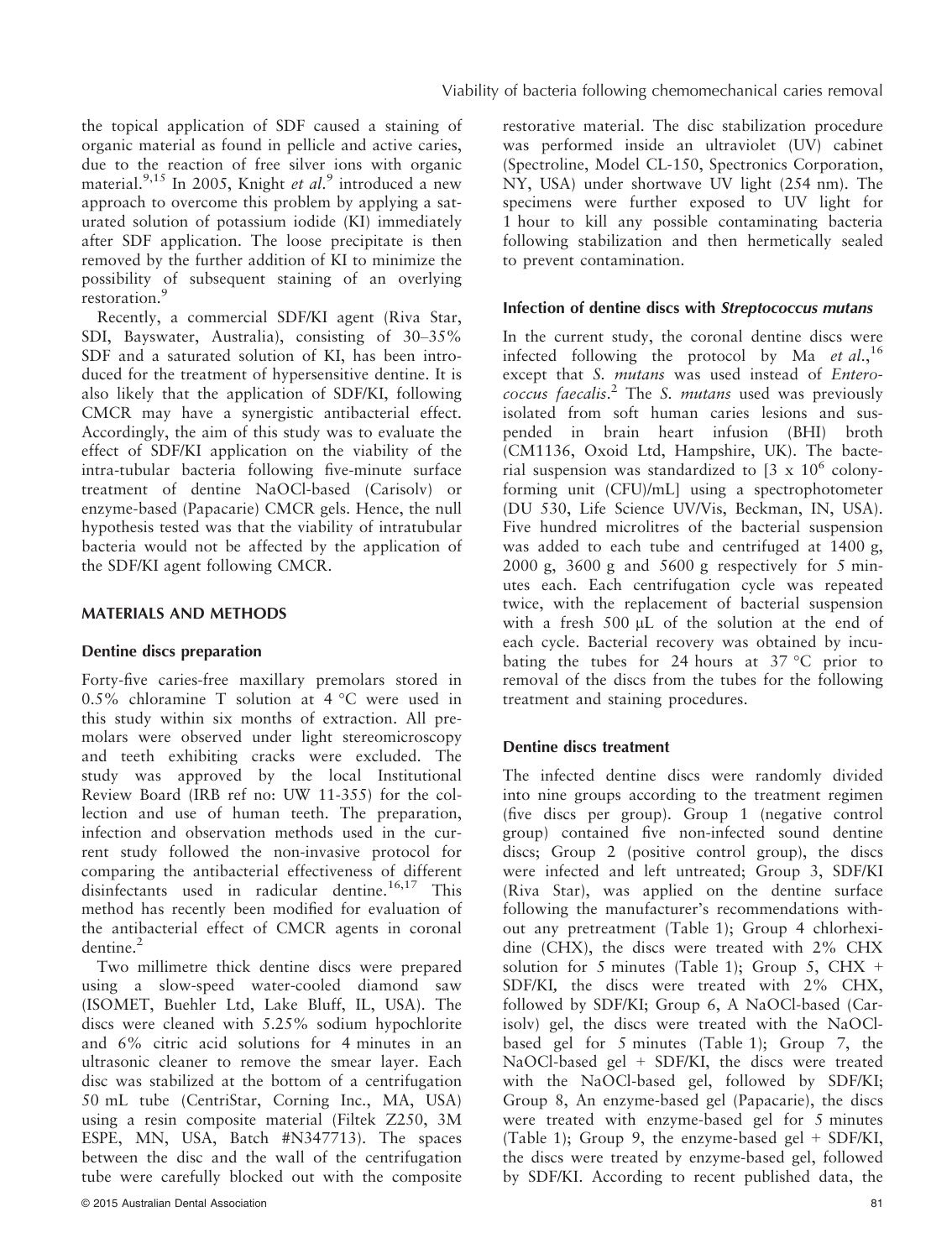|  |  | Table 1. Materials used in the study |  |  |  |  |
|--|--|--------------------------------------|--|--|--|--|
|--|--|--------------------------------------|--|--|--|--|

| Material         | Composition                                                                                                                                                | Batch   | Manufacturer                                                                           | Application                                                                                                                                                                                                                                                                        |  |  |
|------------------|------------------------------------------------------------------------------------------------------------------------------------------------------------|---------|----------------------------------------------------------------------------------------|------------------------------------------------------------------------------------------------------------------------------------------------------------------------------------------------------------------------------------------------------------------------------------|--|--|
| Riva Star        | • Step 1 (Silver capsule): $30-35\%$<br>silver fluoride and $> 60\%$<br>ammonia solution<br>• Step 2 (Green capsule):<br>Saturated KI solution             | 292792  | SDI, Bayswater,<br>Australia                                                           | • A layer of SDF solution from the silver<br>capsule was topically applied on the<br>dentine surface<br>Then a generous amount of KI solution<br>from green capsule was immediately<br>applied on the SDF-treated surface,<br>until the formed creamy white colour<br>turned clear |  |  |
| 2% chlorhexidine | 1,1'-Hexamethylenebis[5-<br>(P-chloro-phenyl) biguanide])<br>Dihydrochloride) $(C_{22} H_{30} Cl2)$<br>$N_{10}$ 2Hcl)                                      | 65H0778 | Sigma Chemical<br>Company, Mo, USA                                                     | The solution was passively applied on the<br>dentine surface for 5 min, then thoroughly<br>rinsed with deionized water for 1 min                                                                                                                                                   |  |  |
| Carisoly         | • Compartment A: carboxy-<br>methylcellulose-based gels, and<br>amino acids (glutamic, leucine<br>and lysine)<br>Compartment B: 0.5% NaOCl<br>in the other | 1206    | Rubicon Life Science<br>AB/ Medi Team<br>Dentalutveckling<br>AB, Gothenburg,<br>Sweden | Same as chlorhexidine                                                                                                                                                                                                                                                              |  |  |
| Papacarie        | Papain enzyme, chloramine, toluidine<br>blue, salts, preservatives, a<br>thickener, stabilizers and deionized<br>water                                     | 23002   | Formula & Acao,<br>Brazil                                                              | Same as chlorhexidine                                                                                                                                                                                                                                                              |  |  |

Abbreviations: NaOCl = sodium hypochlorite; SDF: silver diamine fluoride, KI: potassium iodide.

mean caries excavation time of CMCR methods is between  $4-6$  minutes;<sup>1</sup> therefore, a 5-minute exposure time to each group was used. According to the protocol by Ma et  $al$ ,<sup>16</sup> the untreated surface of each disc (opposite side to treated surface) was covered with two layers of nail varnish to ensure bacteria were maintained within the dentinal tubules. Each dentine disc was then fractured longitudinally into two halves and stained with fluorescent LIVE/ DEAD Baclight Bacterial Viability Stain (Molecular Probes, Eugene, OR, USA).

## Confocal laser scanning microscopy evaluation

Observations were performed using confocal laser scanning microscopy (CLSM) (Fluoview 1000, Olympus, PA, USA) at five randomly selected sites for each disc. The CLSM software was operated using a Multiline Argon laser (488 nm wave length) for the first channel and Helium-Neon (gas) [HeNe (G)] laser (543 nm wave length) for the second. The observations were performed using a X20 objective lens at a resolution of 512 x 512 pixels. The depth of each scan was 10  $\mu$ m (0.5  $\mu$ m step size, 20 slices/scan), followed by three-dimensional reconstruction of the 20 scans by the attached (FV 10-ASW, V 1.7a, Olympus, PA, USA) software. Each 3D-reconstructed photograph was then analysed using BiolmageL software  $(V2,$  developed by Dr de Paz L, Malmö, Sweden) to calculate the red/green fluorescence (dead/live) volume percentage, using an established colour segmentation

method for characterization of the viability and physiological activity of biofilms.<sup>18</sup>

# Statistical analysis

Initially, the mean biomass area percentage of each specimen was calculated using the same software, and then subjected to one-way analysis of variance (ANOVA) followed by Tukey's Honestly Significant Difference post hoc multiple comparison tests. This was performed to exclude any group that did not show sufficient bacterial infiltration and consequently would bias the results. The distribution of the percentages of both live and dead bacteria was then checked by Kolmogorov–Smirnov test, while the equality of variance assumptions were checked with the modified Levene test. Based on the results of the previous tests, the percentages of live/dead were statistically analysed using an appropriate statistical method. (The data were statistically analysed using SPSS<sup>TM</sup> Software, V.20, IBM, NY, USA).

# RESULTS

It was noticed that the production of a white precipitate after application of the potassium iodide solution was slightly delayed in the NaOCl-based gel + SDF/ KI group, when compared with the other SDF/KI groups.

The trend of the fluorescence patterns of live and dead bacteria after different dentine treatments is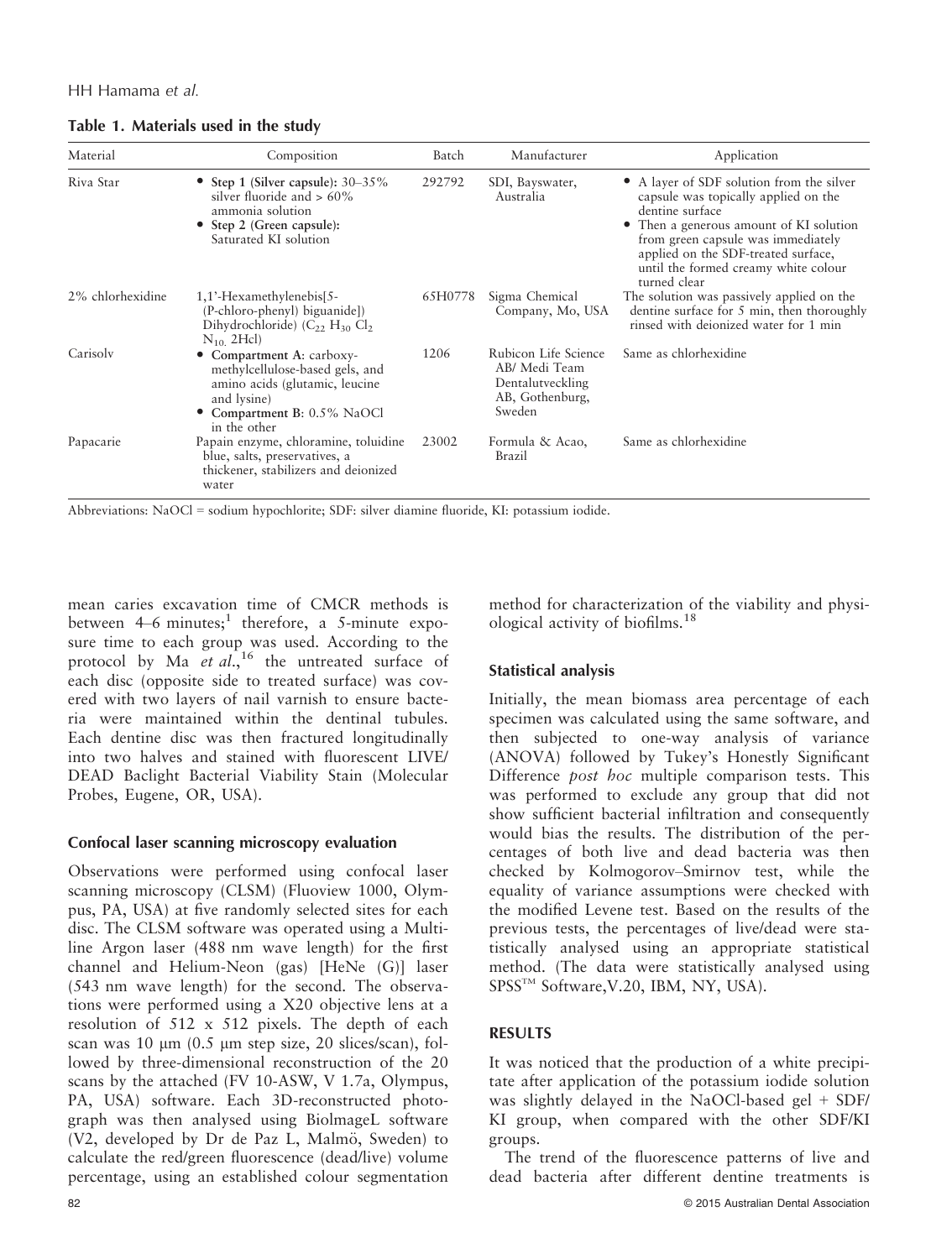

Fig. 1 Confocal laser scanning microscopy images of Streptococcus-infected dentinal tubules of coronal dentine following different dentine treatments. The red regions represent the fluorescence from dead bacteria, while the green regions represent the fluorescence from live bacteria. RS: Riva Star; CHX: 2% chlorhexidine solution.

shown in Fig. 1. The red regions represent fluorescence from dead bacteria, while the green regions represent fluorescence from live bacteria. The CLSM micrographs of the negative and positive controls and SDF/KI groups represent the baseline observations of this study (Fig. 1). The CLSM micrographs revealed that most of the intra-tubular bacteria were alive after a 5-minute dentine treatment with a NaOCl-based gel and in the positive control (infected non-treated) group. Conversely, a high volume of dead bacteria was observed in the SDF/KI group, which indicated that the SDF/KI agent exhibited a strong antimicrobial activity. All CLSM micrographs of the non-infected sound discs (negative control group) showed no bacteria inside the dentinal tubules, with a faint green dentine background fluorescence (Fig. 1). This observation was confirmed by the calculation of the biomass area percentage, which revealed that the negative control (non-infected) group exhibited a biomass percentage of less than 0.25%, which was significantly lower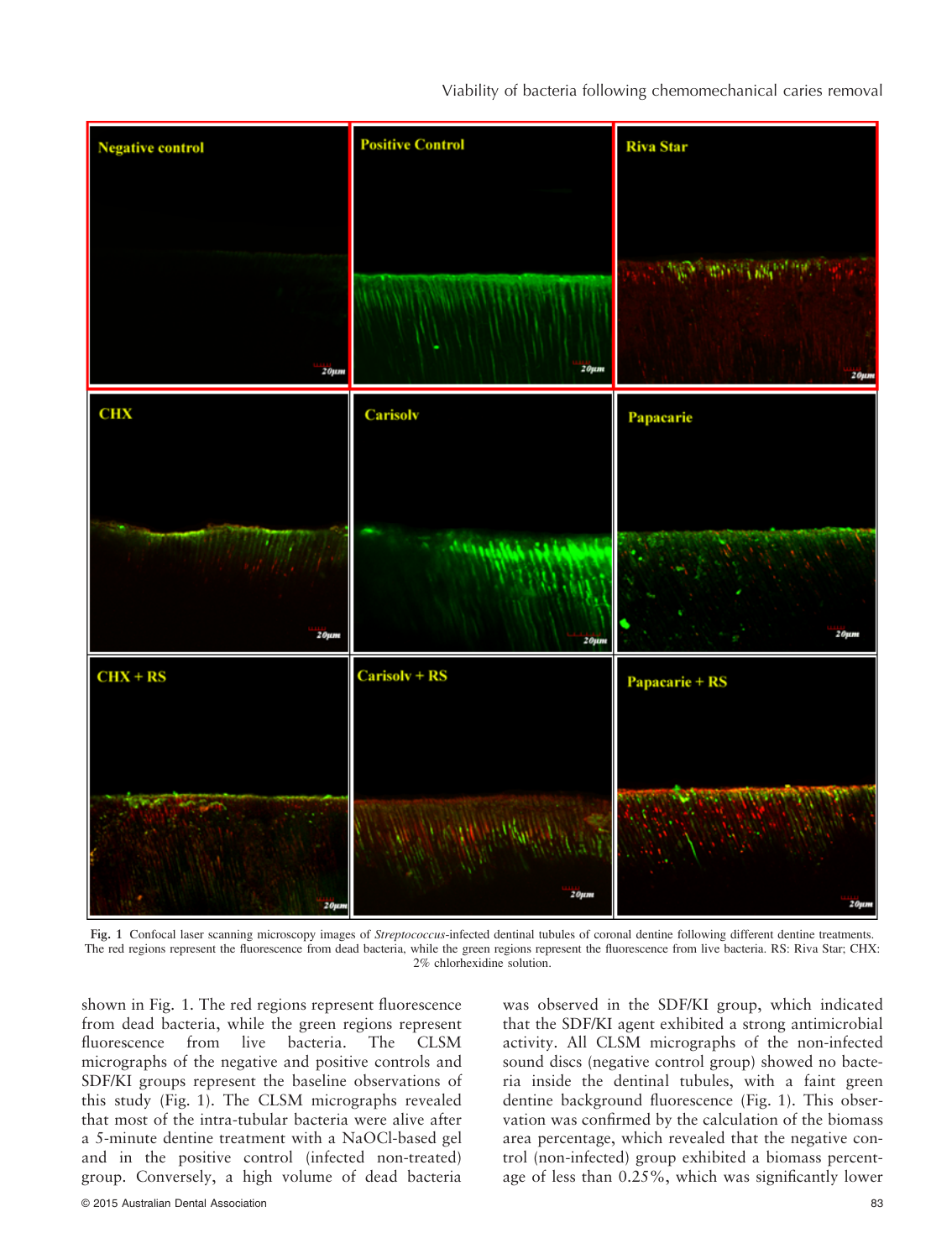

Fig. 2 The mean biomass area percentages of different dentine treatment groups calculated using BiolmageL software. RS: Riva Star; CHX: 2% chlorhexidine solution. Groups identified by different superscripts were significantly different at  $p < 0.05$ .

than the other groups ( $p < 0.05$ ) (Fig. 2). Hence, this group was not included in the statistical analysis.

Kolmogorov–Smirnov test showed that the calculated percentages for all groups followed a normal distribution pattern ( $p > 0.05$ ); however, the Levene test showed the assumption of equality of variance was not valid ( $p < 0.05$ ). This was attributed to the low variation in both the positive control and the NaOCl-based gel groups. Therefore, ANOVA test was not the ideal test for the current study; hence, multiple independent sample t-tests were performed, preceded by a Levene test for each pair, and when the assumption of equal variance was not fulfilled  $(p < 0.05)$ , the corrected calculated p-value (SPSS<sup>TM</sup>) Software, V. 20, IBM, NY, USA) was used (Table 2). The results of t-tests and mean percentages of dead and live bacteria following different dentine treatments are shown in Table 2. No significant difference in the mean percentages of dead bacteria was

observed between the positive control  $(0.0 \pm 0.0\%)$ and the NaOCl-based gel  $(0.4 \pm 0.7\%)$  groups  $(p > 0.05)$  (Table 2). SDF/KI exhibited potent bactericidal effect, as represented by a significantly higher percentage of dead bacteria  $(56.1 \pm 13.0\%)$  (p < 0.05), in comparison with the 5-minute surface treatment with NaOCl-based gel  $(0.4 \pm 0.7\%)$  and enzyme-based gel (19.5  $\pm$  6.6%) (Table 2).

The application of SDF/KI following NaOCl-based and enzyme-based gel significantly reduced the viability of intratubular bacteria in these groups: NaOClbased gel vs NaOCl-based gel + SDF/KI (0.4  $\pm$  0.7% vs  $27.7 \pm 13.5\%$  and enzyme-based gel vs enzymebased gel + SDF/KI (19.5  $\pm$  6.6% vs 36.9  $\pm$  4.4%)  $(p < 0.05)$  (Table 2). Furthermore, no significant difference in the percentage of dead bacteria was found between a 5-minute surface treatment of dentine with CHX (19  $\pm$  10.8%) and enzyme-based gel (19.5  $\pm$ 6.6%) ( $p > 0.05$ ).

Table 2. Independent sample t-test results comparing the viability of intratubular bacteria among the different dentine treatments groups

| Group            |                     | p-values          |            |               |          |                    |           | $%$ Live            | % Dead   | SD <sub>†</sub> |      |
|------------------|---------------------|-------------------|------------|---------------|----------|--------------------|-----------|---------------------|----------|-----------------|------|
|                  | Positive<br>control | Riva Star<br>(RS) | <b>CHX</b> | $CHX +$<br>RS | Carisoly | Carisoly<br>$+ RS$ | Papacarie | Papacarie<br>$+ RS$ | bacteria | bacteria        |      |
| Positive control |                     |                   |            |               |          |                    |           |                     | 100.0    | 0.0             | 0.0  |
| <b>RS</b>        | $0.001*$            |                   |            |               |          |                    |           |                     | 43.9     | 56.1            | 13.0 |
| <b>CHX</b>       | $0.017*$            | $0.001*$          |            |               |          |                    |           |                     | 81.0     | 19.0            | 10.8 |
| $CHX + RS$       | $0.011*$            | 0.274             | 0.059      |               |          |                    |           |                     | 57.2     | 42.8            | 21.6 |
| Carisoly         | 0.4                 | $0.001*$          | $0.005*$   | $0.012*$      |          |                    |           |                     | 99.6     | 0.4             | 0.7  |
| $Carisolv + RS$  | $0.01*$             | $0.01*$           | 0.295      | 0.222         | $0.011*$ |                    |           |                     | 72.3     | 27.7            | 13.5 |
| Papacarie        | $0.03*$             | $0.001*$          | 0.929      | 0.073         | $0.003*$ | 0.259              |           |                     | 80.5     | 19.5            | 6.6  |
| Papacarie + RS   | $0.001*$            | $0.027*$          | $0.009**$  | 0.582         | $0.001*$ | 0.183              | $0.001*$  |                     | 63.1     | 36.9            | 4.4  |

Insignificant p-values ( $p > 0.05$ ) are highlighted in yellow and  $*$  significant ( $p < 0.05$ ).

 $\dagger$  Standard deviation of both live and dead bacteria is exactly the same. Each group consists of 5 discs (n = 5) and observations were performed at five randomly selected sites of each disc; 25 observation site/group.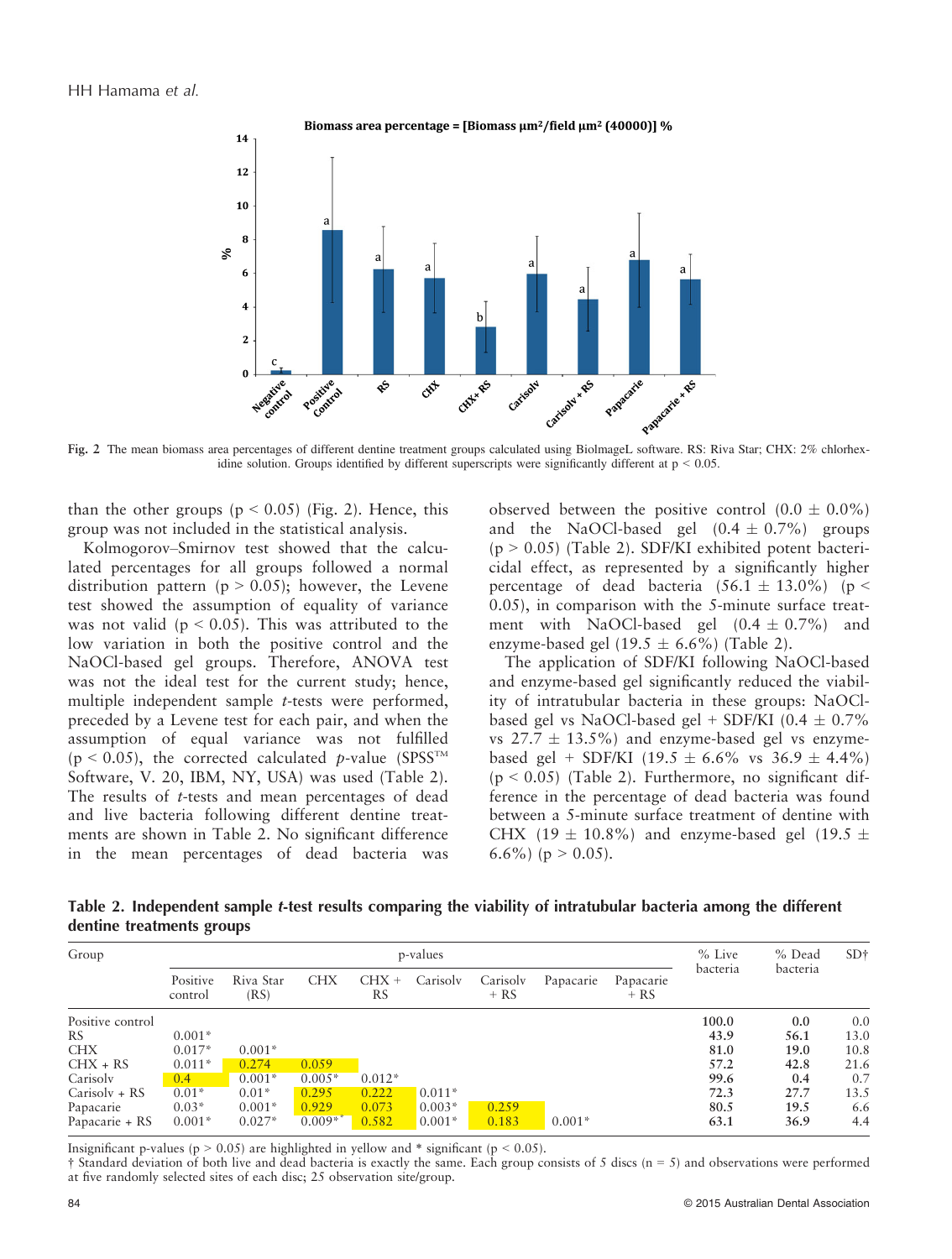#### **DISCUSSION**

The non-invasive infection protocol used in the current study has been validated in previous studies for use in both radicular<sup>16,17</sup> and coronal dentine.<sup>2</sup> Unlike previous studies performed in radicular dentine, which used Enterococcus faecalis to infect the dentine; S. mutans was used in the present study to infect the coronal dentine. S. mutans has a similar diameter ( $\sim$  0.7–0.9 µm) as E. faecalis<sup>19</sup> and is considered one of the principal contributors of coronal caries.2,20 However, the method used in our study relied on centrifuging S. mutans into the tubules of dentine discs. These bacteria were derived from a planktonic culture and therefore would be considered to be more susceptible to antimicrobial agents, which is a limitation of our study.

The 2% CHX was selected as a control in the current study, as it has been regarded as the gold standard antimicrobial agent for toileting cavities prior to the application of restorative materials.<sup>21,22</sup> Furthermore, findings from a recent laboratory study, which showed that enzyme-based gel had the same antibacterial effect as the  $2\%$  CHX solution,<sup>2</sup> was confirmed in the current study (Table 2) (Fig. 1). The observed low fluorescence rate from the sound non-infected dentine (Figs. 1 and 2) is in accordance with the CLSM observation by Banerjee et al.<sup>23</sup> NaOCl-based gel showed the lowest antibacterial activity among all groups. This could be attributed to the viscosity of the gel, which limits its penetration into the dentinal tubules.

The delayed appearance of the white 'AgI' precipitate after a 5-minute surface treatment of dentine with NaOCl-based gel is most likely attributed to the reaction between silver salts in solution and NaOCl, in the formation of silver chloride and silver oxide. Both are precipitated and thus reduce the number of free silver ions to react with potassium iodide.

Several medical studies, particularly those from the orthopedic<sup>24–26</sup> and wound healing<sup>27,28</sup> fields, have considered silver-containing medications as potent alternatives to antibiotics. These studies demonstrated the lethal actions of silver ions on different bacterial species and their inhibitory effects on biofilm formation.<sup>29</sup> In dentistry, silver-containing medicaments have been widely used in the field of caries prevention due to its bactericidal effects on most of the cariogenic bacterial species, as well as their antibiofilm activities.3–<sup>7</sup>

An early histological study by Englander et  $al$ .<sup>15</sup> demonstrated that free silver ions from topical application of silver-containing treatments formed a black precipitate on the superficial layer of dentine. This black discolouration was more commonly found in the caries-affected dentine, due to the reaction between the unreacted silver ions and the partially denatured collagen.<sup>15</sup> To overcome this major drawback, Knight et al.<sup>9</sup> introduced the novel technique of immediate application of a saturated KI solution, following topical treatment of dentine with SDF-containing agents. The loose precipitate is then removed by the further addition of potassium iodide to minimize the possibility of subsequent staining of an overlying restoration. Although it has been reported in a subsequent laboratory study<sup>30</sup> that the application of SDF/KI agent had no adverse effects on bonding of conventional GICs to dentine, future studies are needed to evaluate the effect of SDF/KI agent on bonding of other restorative materials, such as RMGICs and resin composites.

Results of the current study were in agreement with the outcomes of previous microbiological studies,  $3,9,31$ showing the potent antibacterial effects of SDF/KIcontaining agents. However, none of the previous studies have evaluated the viability of the intra-tubular bacteria following CMCR and SDF/KI application. The outcomes of the current study also support the conclusions of the study by Besinis et  $al$ ,  $32$  which reported that topical application of silver nitrate showed greater antibacterial activity against S. mutans than CHX application. In light of the results of the current study, the null hypothesis that the viability of intratubular bacteria would not be affected by the application of SDF/KI agent following CMCR was rejected.

The original experimental SDF/KI solution used in the study by Craig et al.<sup>33</sup> consisted of  $38\%$  SDF; while the currently available commercial product 'Riva Star' consists of 30–35% silver fluoride and  $>60\%$  ammonia solution.<sup>34</sup> The difference in SDF composition may have affected the antibacterial efficacy of SDF and the outcomes of this study. In our study, the calculation of intratubular bacterial viability exhibited a relatively high standard deviation, which typically occurs in biological structures such as this. To achieve a more accurate measurement on the percentage of the dead bacteria, conventional culturing methods are required. The culturing method provides a more accurate overall estimation of the antimicrobial activity of the test agents; however, the laboratory results correlate poorly with the clinical situation.<sup>16</sup> By contrast, the methodology used in our study provides a better understanding of the antibacterial effects of different dentine treatments on the intratubular bacteria.

Although the outcomes of the current study demonstrated the enhanced antibacterial efficacy of using SDF/KI agent, following NaOCl-based gel, further laboratory studies and clinical evaluations are needed to support these findings. Finally, it should be mentioned that the manufacturer of Riva Star states that the material should not be used in ante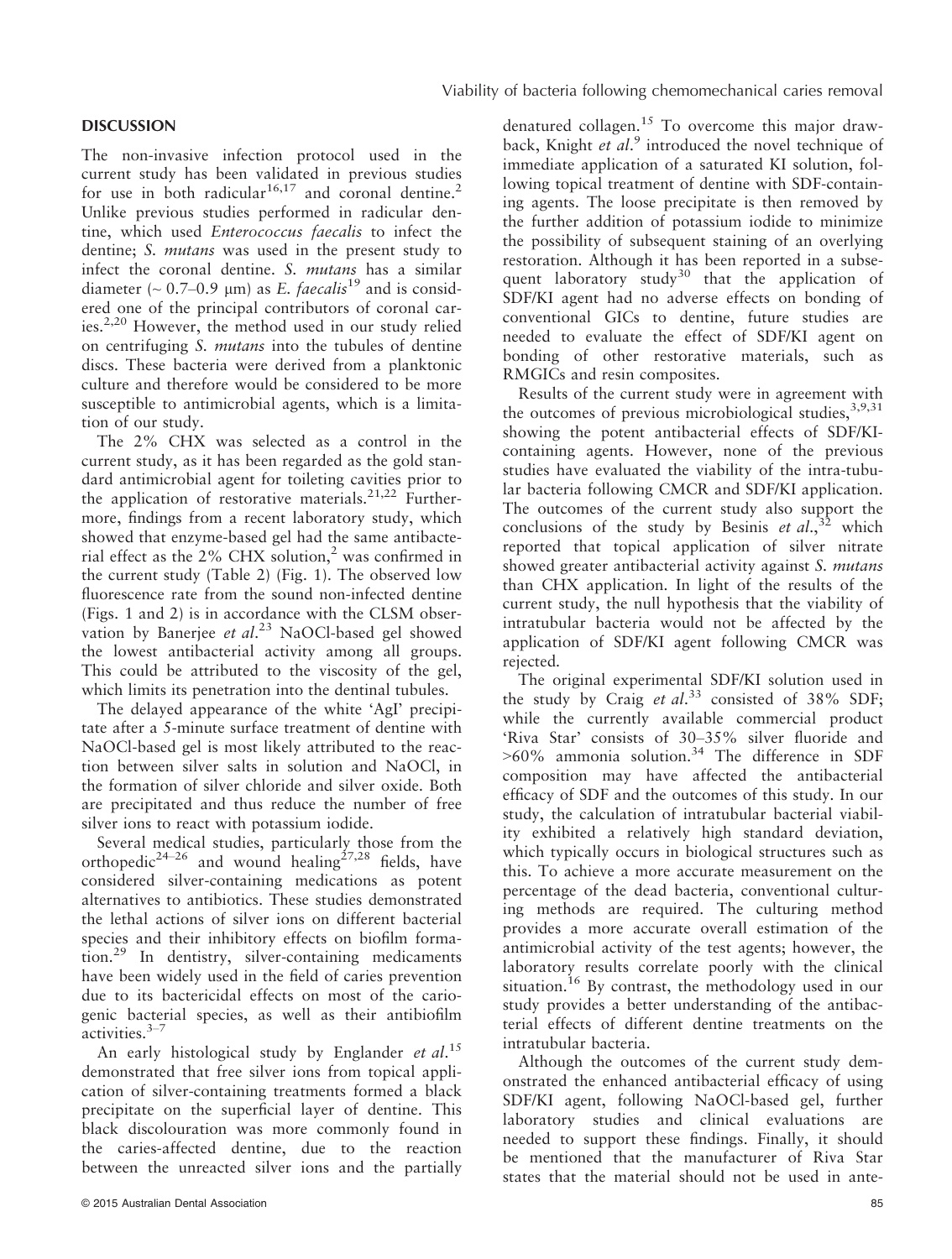HH Hamama et al.

rior teeth and patients should be informed of the possible risk of tooth discolouration prior to starting the treatment.

#### **CONCLUSIONS**

The use of the silver diamine fluoride/potassium iodide product is an effective approach in reducing the amount of S. mutans in dentinal tubules infected with this organism. The application of silver diamine fluoride/potassium iodide product is a reliable method to improve the weak antimicrobial activity of the NaOCl-based gel. However, such application may cause a delayed production of the white precipitate following application of the silver diamine fluoride/ potassium iodide product.

#### ACKNOWLEDGEMENTS

The authors would like to thank Joyce Yau, Oral Biosciences Unit, Faculty of Dentistry, The University of Hong Kong for her technical support. Also, the authors wish to acknowledge the support of SDI Ltd (Bayswater, VIC, Australia) for donating the Riva Star agent to conduct this study.

#### REFERENCES

- 1. Hamama H, Yiu C, Burrow M. Current update of chemomechanical caries removal methods. Aust Dent J 2014;59:446– 456.
- 2. Hamama H, Yiu C, Burrow M. Viability of intratubular bacteria after chemomechanical caries removal. J Endod 2014;40: 1972–1976.
- 3. Knight GM, McIntyre JM, Craig GG, Mulyani, Zilm PS, Gully NJ. Inability to form a biofilm of Streptococcus mutans on silver fluoride- and potassium iodide-treated demineralized dentin. Quintessence Int 2009;40:155–161.
- 4. Comar LP, Wiegand A, Moron BM, et al. In situ effect of sodium fluoride or titanium tetrafluoride varnish and solution on carious demineralization of enamel. Eur J Oral Sci 2012;120:342–348.
- 5. Hosoya Y, Watanabe E, Tadokoro K, Inoue T, Miyazaki M, Tay FR. Effects of ammonium hexafluorosilicate application on demineralized enamel and dentin of primary teeth. J Oral Sci 2012;54:267–272.
- 6. Shibata S, Suge T, Kimura T, Ishikawa K, Matsuo T. Antibacterial activity of ammonium hexafluorosilicate solution with antimicrobial agents for the prevention of dentin caries. Am J Dent 2012;25:31–34.
- 7. Mei ML, Chu CH, Low KH, Che CM, Lo EC. Caries arresting effect of silver diammine fluoride on dentine carious lesion with S. mutans and L. acidophilus dual-species cariogenic biofilm. Med Oral Patol Oral Cir Bucal 2013;18:e824–831.
- 8. Hall RE, Bender G, Marquis RE. Inhibitory and cidal antimicrobial actions of electrically generated silver ions. J Oral Maxillofac Surg 1987;45:779–784.
- 9. Knight GM, McIntyre JM, Craig GG, Mulyani, Zilm PS, Gully NJ. An in vitro model to measure the effect of a silver fluoride and potassium iodide treatment on the permeability of demineralized dentine to Streptococcus mutans. Aust Dent J 2005;50: 242–245.
- 10. Morones JR, Elechiguerra JL, Camacho A, et al. The bactericidal effect of silver nanoparticles. Nanotechnology 2005;16:2346–2353.
- 11. Feng QL, Wu J, Chen GQ, Cui FZ, Kim TN, Kim JO. A mechanistic study of the antibacterial effect of silver ions on Escherichia coli and Staphylococcus aureus. J Biomed Mater Res 2000;52:662–668.
- 12. de Almeida Lde F, Cavalcanti YW, Valenca AM. In vitro antibacterial activity of silver diammine fluoride in different concentrations. Acta Odontol Latinoam 2011;24:127–131.
- 13. Peng JJ, Botelho MG, Matinlinna JP. Silver compounds used in dentistry for caries management: a review. J Dent 2012;40: 531–541.
- 14. Shah S, Bhaskar V, Venkataraghavan K, Choudhary P, Ganesh M, Trivedi K. Efficacy of silver diammine fluoride as an antibacterial as well as antiplaque agent compared to fluoride varnish and acidulated phosphate fluoride gel: an in vivo study. Indian J Dent Res 2013;24:575–581.
- 15. Englander HR, James VE, Massler M. Histologic effects of silver nitrate of human dentin and pulp. J Am Dent Assoc 1958;57:621–630.
- 16. Ma J, Wang Z, Shen Y, Haapasalo M. A new noninvasive model to study the effectiveness of dentin disinfection by using confocal laser scanning microscopy. J Endod 2011;37:1380– 1385.
- 17. Wang Z, Shen Y, Ma J, Haapasalo M. The effect of detergents on the antibacterial activity of disinfecting solutions in dentin. J Endod 2012;38:948–953.
- 18. Chavez de Paz LE. Image analysis software based on color segmentation for characterization of viability and physiological activity of biofilms. Appl Environ Microbiol 2009;75:1734– 1739.
- 19. Samaranayake LP. Essential microbiology for dentistry. 4th edn. Edinburgh: Churchill Livingstone Elsevier, 2012.
- 20. Ryan KJ, Ray CG, Sherris JC. Sherris medical microbiology: an introduction to infectious diseases. 4th edn. New York: McGraw-Hill Medical Publishing Division, 2004:273– 296.
- 21. Mobarak EH. Effect of chlorhexidine pretreatment on bond strength durability of caries-affected dentin over 2-year aging in artificial saliva and under simulated intrapulpal pressure. Oper Dent 2011;36:649–660.
- 22. Lafuente D. SEM analysis of hybrid layer and bonding interface after chlorhexidine use. Oper Dent 2012;37:172–180.
- 23. Banerjee A, Sherriff M, Kidd EA, Watson TF. A confocal microscopic study relating the autofluorescence of carious dentine to its microhardness. Br Dent J 1999;187:206– 210.
- 24. Collinge CA, Goll G, Seligson D, Easley KJ. Pin tract infections: silver vs uncoated pins. Orthopedics 1994;17:445–448.
- 25. Karlov AV, Khlusov IA, Pontak VA, Ignatov VP, Ivin MA, Zinatulina SY. Adhesion of Staphylococcus aureus to implants with different physicochemical characteristics. Bull Exp Biol Med 2002;134:277–280.
- 26. Zhao L, Wang H, Huo K, et al. Antibacterial nano-structured titania coating incorporated with silver nanoparticles. Biomaterials 2011;32:5706–5716.
- 27. Percival SL, Thomas J, Linton S, Okel T, Corum L, Slone W. The antimicrobial efficacy of silver on antibiotic-resistant bacteria isolated from burn wounds. Int Wound J 2012;9:488– 493.
- 28. Sachsenmaier S, Peschel A, Ipach I, Kluba T. Antibacterial potency of VAC GranuFoam Silver® Dressing. Injury 2013;44:1363–1367.
- 29. Percival SL, Hill KE, Williams DW, Hooper SJ, Thomas DW, Costerton JW. A review of the scientific evidence for biofilms in wounds. Wound Repair Regen 2012;20:647–657.